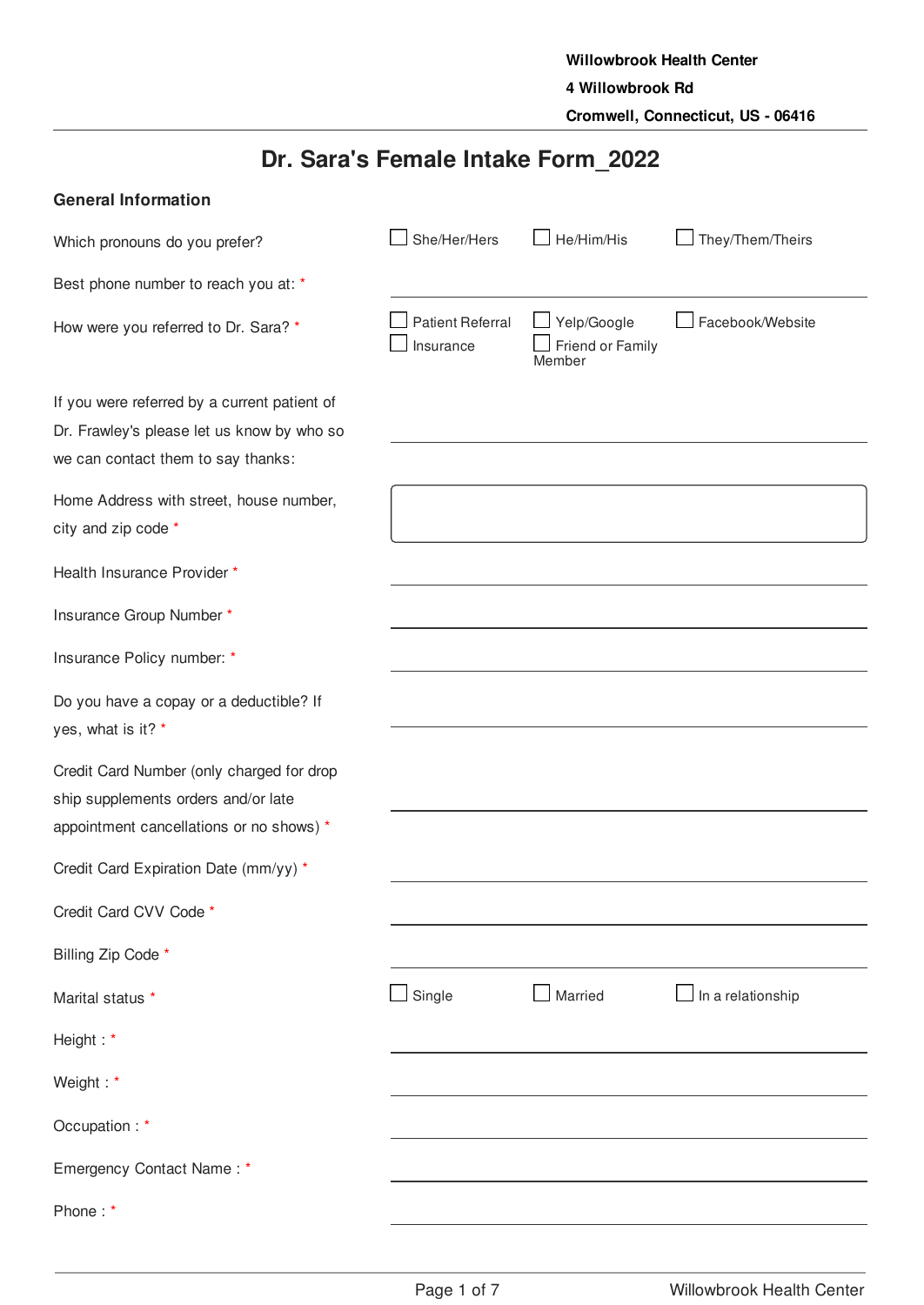| Relationship: * |  |  |
|-----------------|--|--|
|                 |  |  |

| <b>Medical History</b>                                                                                     |                |
|------------------------------------------------------------------------------------------------------------|----------------|
| Primary health care provider: *                                                                            |                |
| Other healthcare providers: *                                                                              |                |
| List your chief health concerns in the order<br>of importance to you. Also include when<br>they started. * |                |
| List any medical diagnosis you have<br>received (i.e. diabetes, heart disease,<br>depression, etc.) *      |                |
| List any prescription medications you take<br>including dosages and reason for taking<br>them <sup>*</sup> |                |
| List any over counter medications or<br>supplements you take and the reason for<br>taking them *           |                |
| Any known allergies to medications? *                                                                      | $Yes \tN$      |
| If yes, specify them                                                                                       |                |
| Any known food or environmental allergies?<br>*                                                            | Yes<br>No      |
| If yes, specify them                                                                                       |                |
| Are any of your allergies life threatening? *                                                              | Yes $\Box$ No  |
| If yes, specify them                                                                                       |                |
| Have you taken any antibiotics in the last<br>year *                                                       | $Yes \perp No$ |
| If yes, how many times?                                                                                    |                |
| <b>Family History</b>                                                                                      |                |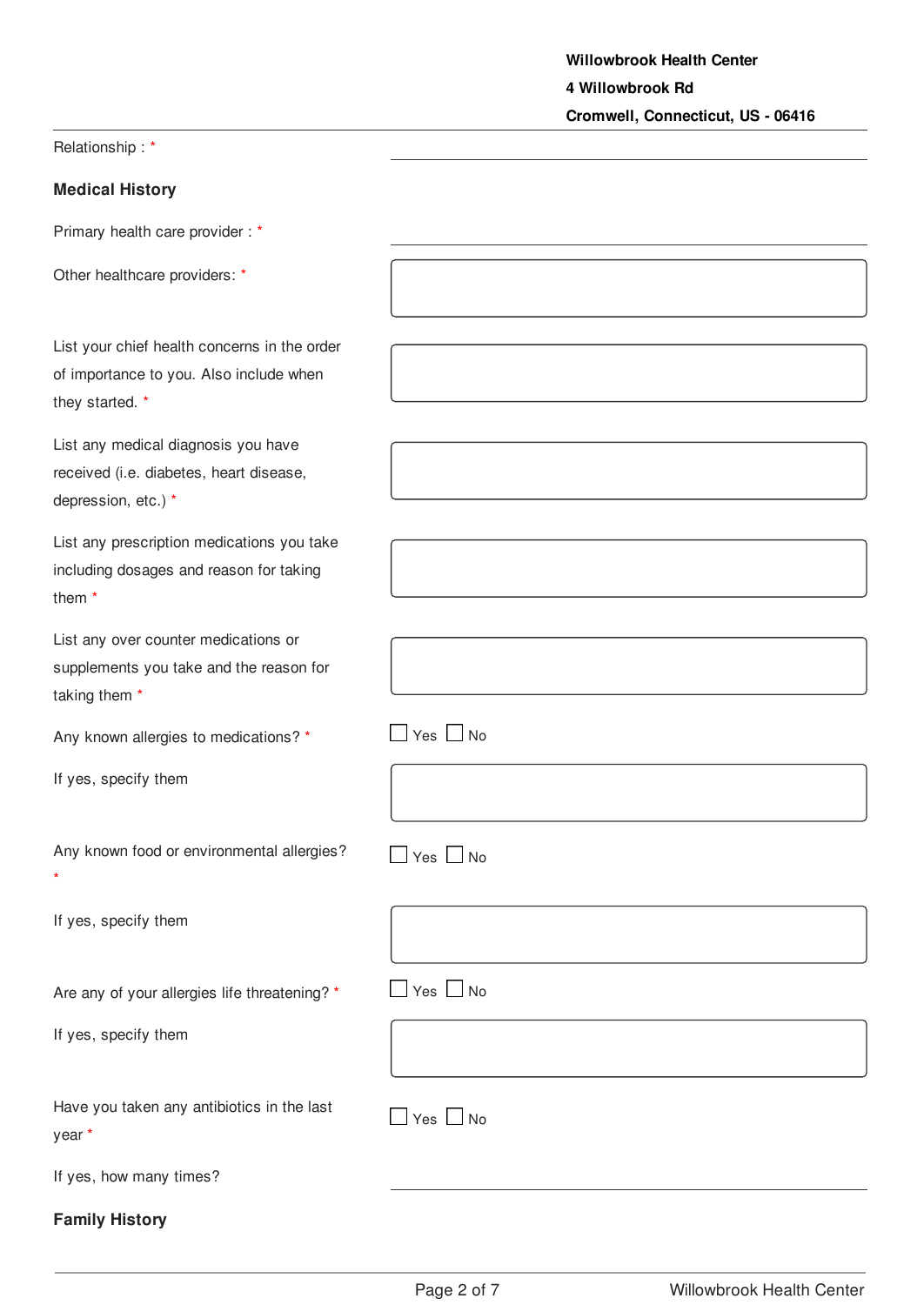| Ages & Chronic Diseases of:   |                             |           |       |  |  |
|-------------------------------|-----------------------------|-----------|-------|--|--|
| Mother:                       |                             |           |       |  |  |
| Father:                       |                             |           |       |  |  |
| Sibling(s):                   |                             |           |       |  |  |
| Grandparents:                 |                             |           |       |  |  |
| Aunts/Uncles:                 |                             |           |       |  |  |
| <b>Symptoms</b>               |                             |           |       |  |  |
| General:                      |                             |           |       |  |  |
| Sleep disturbance *           | Often<br>In the past        | Sometimes | Never |  |  |
| Fatigue *                     | Often<br>In the past        | Sometimes | Never |  |  |
| Exposure to toxic chemicals * | Often<br>In the past        | Sometimes | Never |  |  |
| Iron deficiency anemia *      | Often<br>$\Box$ In the past | Sometimes | Never |  |  |
| Head                          |                             |           |       |  |  |
| Headaches or migraines *      | Often<br>In the past        | Sometimes | Never |  |  |
| Difficulty concentrating *    | Often<br>In the past        | Sometimes | Never |  |  |
| Memory problems *             | Often<br>In the past        | Sometimes | Never |  |  |
| Head injury *                 | Often<br>$\Box$ In the past | Sometimes | Never |  |  |
| Ears, Eyes, Nose, Throat      |                             |           |       |  |  |
| Frequent colds *              | Often<br>In the past        | Sometimes | Never |  |  |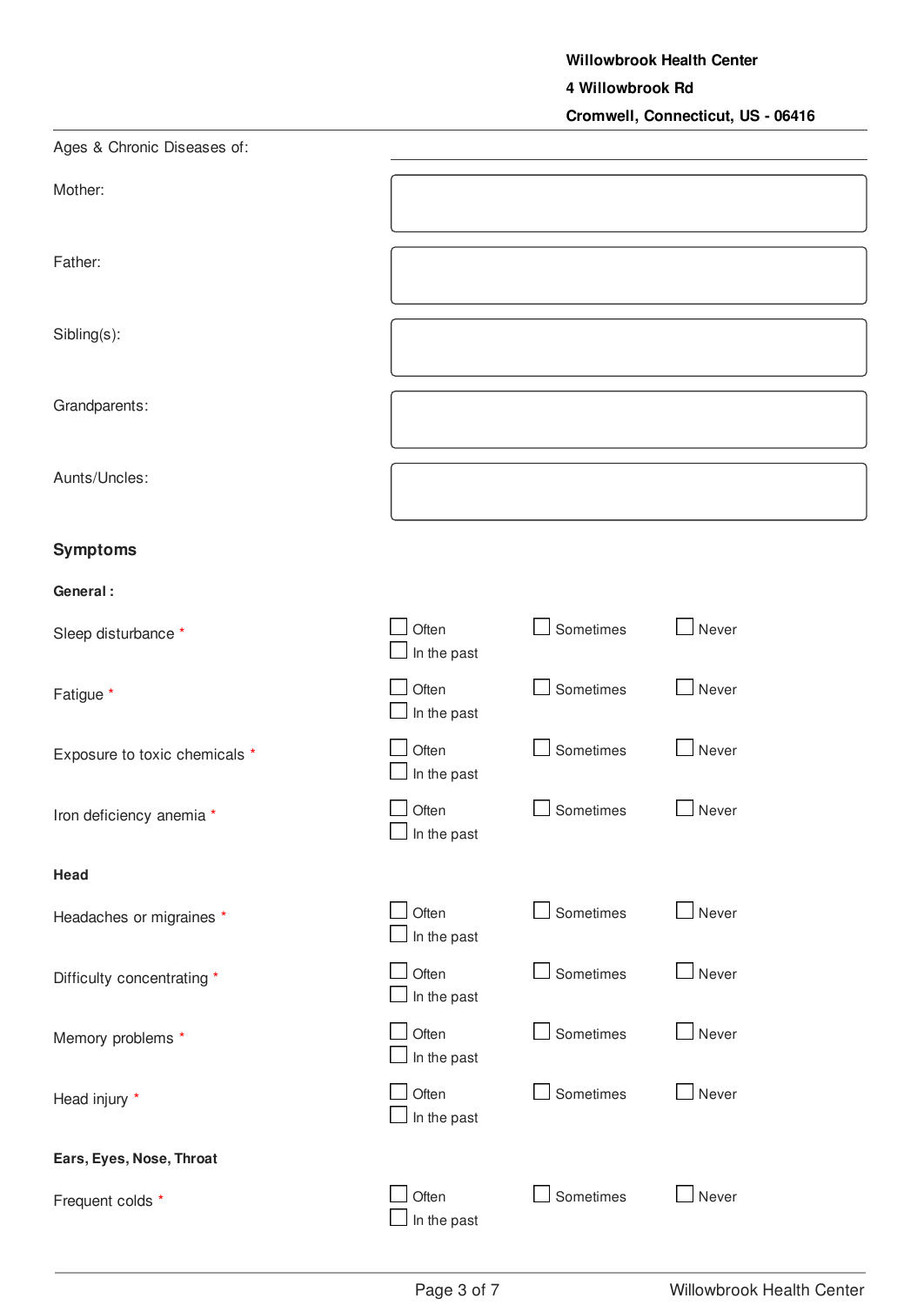|                                  |                      | <b>Willowbrook Health Center</b> |                                   |  |
|----------------------------------|----------------------|----------------------------------|-----------------------------------|--|
|                                  |                      | 4 Willowbrook Rd                 |                                   |  |
|                                  |                      |                                  | Cromwell, Connecticut, US - 06416 |  |
| Sinus congestion or infections * | Often<br>In the past | Sometimes                        | Never                             |  |
| Mouth sores *                    | Often<br>In the past | Sometimes                        | Never                             |  |
| Dental/gum infections *          | Often<br>In the past | Sometimes                        | Never                             |  |
| Dry eyes *                       | Often<br>In the past | Sometimes                        | Never                             |  |
| <b>Skin</b>                      |                      |                                  |                                   |  |
| Acne *                           | Often<br>In the past | Sometimes                        | Never                             |  |
| Dry skin *                       | Often<br>In the past | Sometimes                        | Never                             |  |
| Easy bruising/bleeding *         | Often<br>In the past | Sometimes                        | Never                             |  |
| Skin rashes *                    | Often<br>In the past | Sometimes                        | Never                             |  |
| <b>Digestion</b>                 |                      |                                  |                                   |  |
| Stomach pain and or/ cramps *    | Often<br>In the past | Sometimes                        | Never                             |  |
| Acid reflux / heartburn *        | Often<br>In the past | Sometimes                        | Never                             |  |
| Abdominal bloating or gas *      | Often<br>In the past | Sometimes                        | $\Box$ Never                      |  |
| Nausea or vomiting *             | Often<br>In the past | Sometimes                        | Never                             |  |
| Mental / Emotional               |                      |                                  |                                   |  |
| Mood swings or mood disorders *  | Often<br>In the past | Sometimes                        | $\Box$ Never                      |  |
| Irritability *                   | Often<br>In the past | Sometimes                        | Never<br>$\blacksquare$           |  |
| Depression *                     | Often<br>In the past | Sometimes                        | Never                             |  |

Anxiety/nervousness \*  $\Box$  Often  $\Box$  Sometimes  $\Box$  Never

 $\exists$  In the past

 $\sqrt{ }$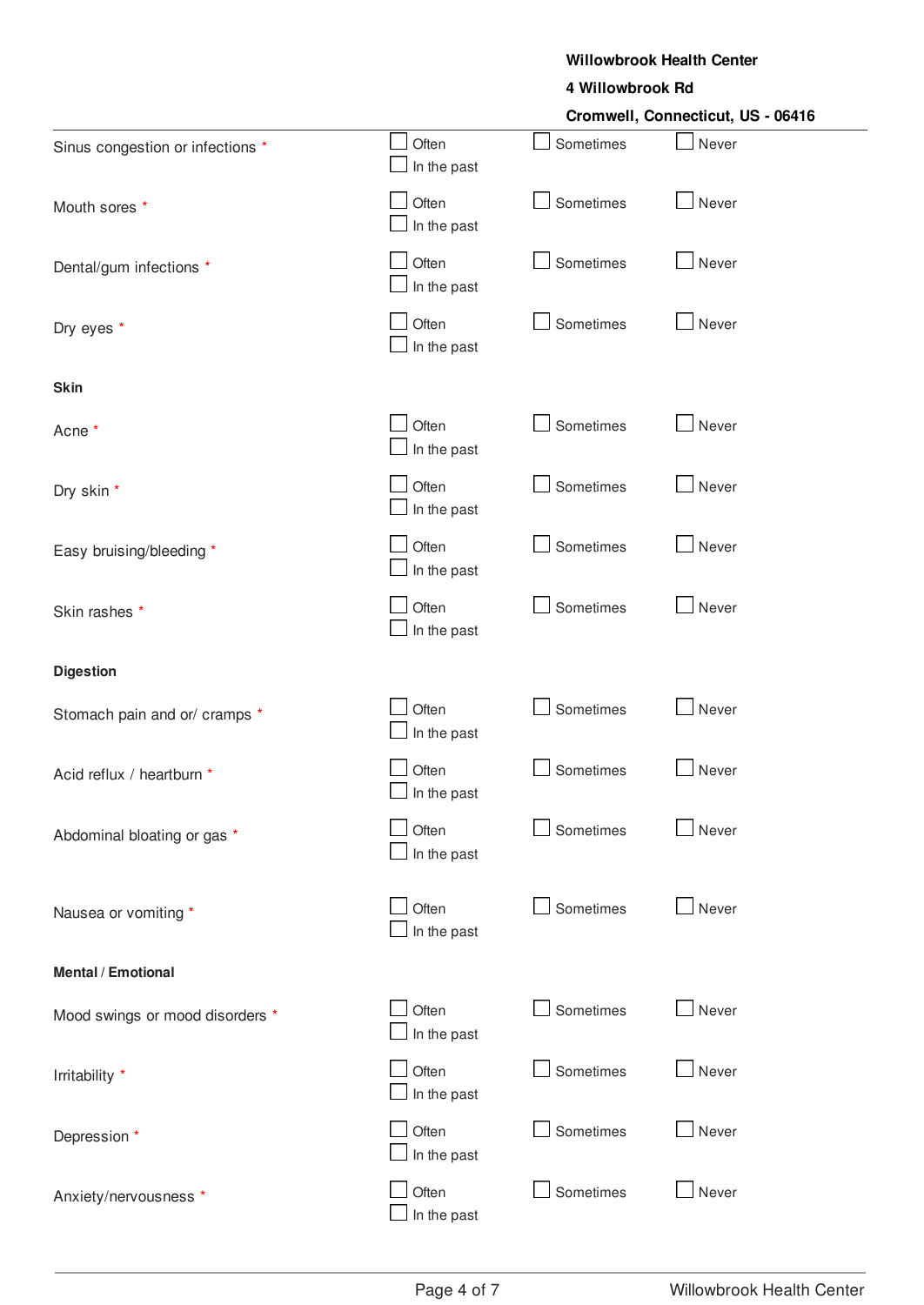## **Willowbrook Health Center**

### **4 Willowbrook Rd Cromwell, Connecticut, US - 06416**

| Cardiovascular               |                      |           |        |
|------------------------------|----------------------|-----------|--------|
| Heart disease *              | Often<br>In the past | Sometimes | Never  |
| High blood pressure *        | Often<br>In the past | Sometimes | Never  |
| Heart palpitations *         | Often<br>In the past | Sometimes | Never  |
| Cold hands and feet *        | Often<br>In the past | Sometimes | Never  |
| Varicose veins *             | Many<br>Removed      | Some      | None   |
| Swelling of hands and feet * | Often<br>In the past | Sometimes | Never  |
| <b>Respiratory</b>           |                      |           |        |
| Chronic Cough *              | Often<br>In the past | Sometimes | Never  |
| Asthma*                      | Often<br>In the past | Sometimes | Never  |
| Shortness of breath *        | Often<br>In the past | Sometimes | Never  |
| Sleep apnea *                | No<br>In the past    | Mild      | Severe |
| Neurological                 |                      |           |        |
| Seizures *                   | Often<br>In the past | Sometimes | Never  |
| Numbness and tingling *      | Often<br>In the past | Sometimes | Never  |
| Loss of balance *            | Often<br>In the past | Sometimes | Never  |
| Musculoskeletal              |                      |           |        |
| Joint pain or stiffness *    | Often<br>In the past | Sometimes | Never  |
| Neck/back pain *             | Often<br>In the past | Sometimes | Never  |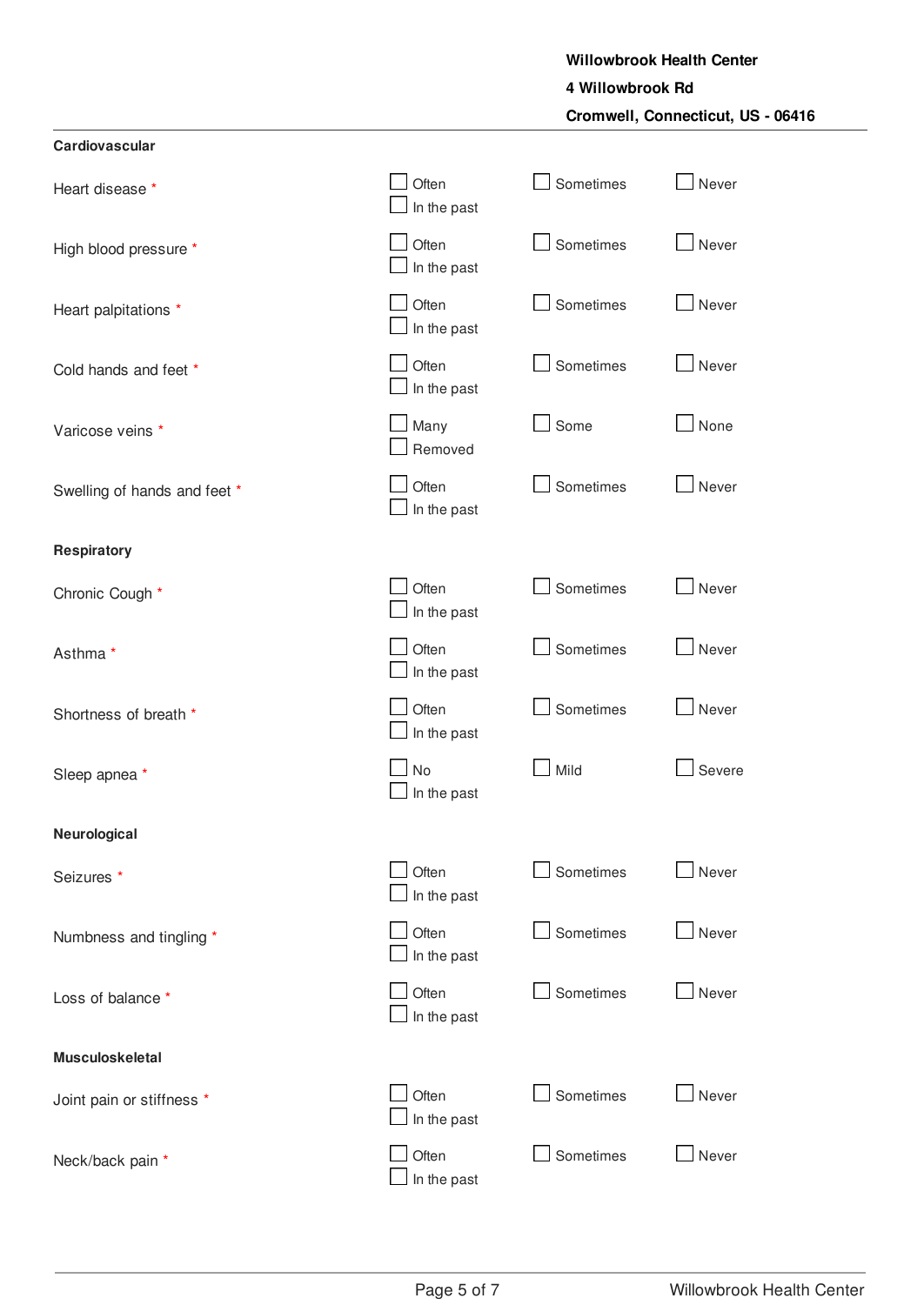#### **Willowbrook Health Center**

#### **4 Willowbrook Rd**

|                                                |                             | Cromwell, Connecticut, US - 06416 |             |  |
|------------------------------------------------|-----------------------------|-----------------------------------|-------------|--|
| Muscle weakness *                              | Often<br>In the past        | Sometimes                         | Never       |  |
| Muscle spasms or cramps *                      | Often<br>In the past        | Sometimes                         | Never       |  |
| Osteopenia/osteoporosis *                      | No<br>In the past           | Mild                              | Severe      |  |
| <b>Urinary</b>                                 |                             |                                   |             |  |
| Burning or pain during urination *             | Often<br>In the past        | Sometimes                         | Never       |  |
| Frequent urination at night *                  | Often<br>In the past        | Sometimes                         | Never       |  |
| Inability to hold urine *                      | Often<br>In the past        | Sometimes                         | Never       |  |
| Bladder infections *                           | Often<br>In the past        | Sometimes                         | Never       |  |
| <b>Endocrine</b>                               |                             |                                   |             |  |
| Low libido *                                   | Often<br>In the past        | Sometimes                         | Never       |  |
| Easy weight gain *                             | Often<br>In the past        | Sometimes                         | Never       |  |
| Hair loss *                                    | Often<br>$\Box$ In the past | Sometimes                         | Never       |  |
| Thyroid problems *                             | $\Box$ No                   | $\Box$ Yes                        | In the past |  |
| Blood sugar problems *                         | Often<br>In the past        | Sometimes                         | Never       |  |
| For Women:                                     |                             |                                   |             |  |
| Contraceptive Use *                            | $\Box$ Yes $\Box$ No        |                                   |             |  |
| If yes, what type                              |                             |                                   |             |  |
| Absent periods *                               | $\Box$ Yes                  | $\Box$ No                         | In the past |  |
| Heavy bleeding or spotting between cycles<br>* | Often<br>In the past        | Sometimes                         | Never       |  |
| Cervical Dysplasia/HPV *                       | $\Box$ Yes                  | $\Box$ No                         | In the past |  |